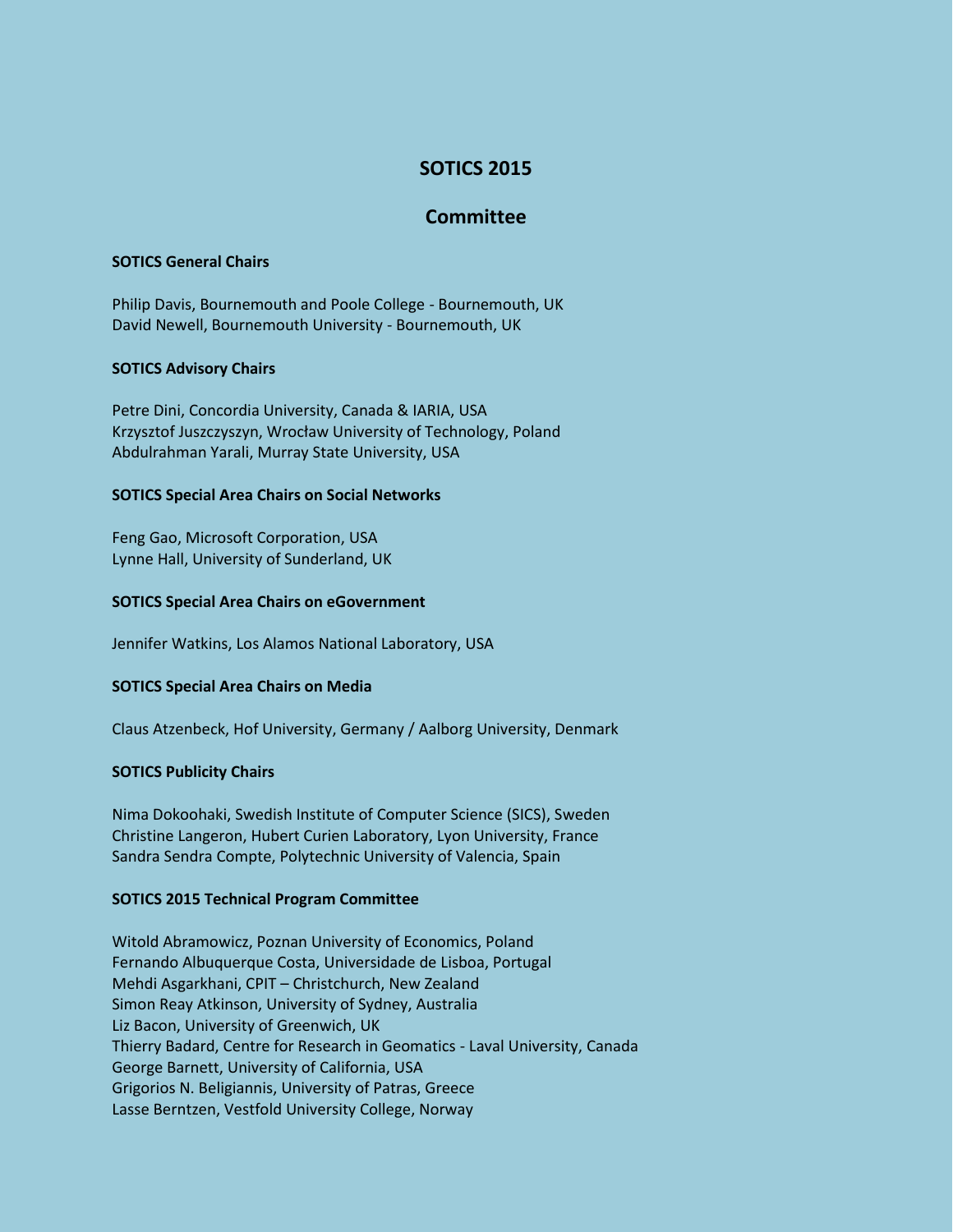Lukasz Bolikowski, Interdisciplinary Centre for Mathematical and Computational Modelling - University of Warsaw, Poland Boyan Bontchev, Sofia University "St. Kl. Ohridski", Bulgaria Christos Bouras, University of Patras / Computer Technology Institute & Press «Diophantus», Greece Félix Brezo Fernández, University of Deusto, Spain Piotr Bródka, Wroclaw University of Technology, Poland Erik Buchmann, Karlsruhe Institute of Technology (KIT), Germnay María Luisa Carrió-Pastor, Universitat Politècnica de València, Spain Te-Shun Chou, East Carolina University, USA Aspassia Daskalopulu, University of Thessaly, Greece Guillermo De Ita, Universidad Politécnica de Puebla, Mexico Gert-Jan de Vreede, University of Nebraska at Omaha, USA Petra Deger, PH Heidelberg, Germany Matteo Dell'Amico, EURECOM, France Sebastian Dennerlein, Graz University of Technology, Austria Giuliana Dettori, Institute for Educational Technology - National Research Council, Italy Raffaele Di Natale, DIEEI - University of Catania, Italy Nima Dokoohaki, Swedish Institute of Computer Science (SICS), Sweden Prokopios Drogkaris,University of the Aegean - Karlovasi, Greece Arianna D'Ulizia, Institute of Research on Population and Social Policies - National Research Council (IRPPS - CNR), Italy Wael M. El-Medany, University Of Bahrain, Bahrain Szilard Enyedi, Technical University of Cluj-Napoca, Romania Larbi Esmahi, Athabasca University, Canada M. Caremen Fernandez-Gago, University of Malaga, Spain Michael Fire, Ben Gurion University of the Negev, Israel Jean Vincent Fonou-Dombeu, Vaal University of Technology, South Africa Schubert Foo, Nanyang Technological University, Singapore Jean-Gabriel Ganascia, University Pierre and Marie Curie, France Rimantas Gatautis, Kaunas University of Technology, Lithuania Chris Geiger, Duesseldorf University of Applied Sciences, Germany Christos K. Georgiadis, University of Macedonia, Greece Lilia Georgieva, Heriot-Watt University, UK Apostolos Gkamas, University Ecclesiastical Academy of Vella of Ioannina, Greece Bogdan Gliwa, AGH University of Science and Technology, Poland William I. Grosky, University of Michigan-Dearborn, USA Adrian Groza, Technical University of Cluj-Napoca, Romania Richard Gunstone, Bournemouth University, UK Panos Hahamis, University of Westminster – London, UK Lynne Hall, University of Sunderland, UK R. Gy Hashim, Universiti Teknologi MARA (UiTM) - Shah Alam, Malaysia Hana Horak, University of Zagreb, Croatia Yuh-Jong Hu, National Chengchi University, Taiwan Yanping Huang, Google, USA Yun Huang, Northwestern University, USA Omar S. Hujran, Princess Sumaya University for Technology – Amman, Jordan Darko Huljenic, Ericsson Nikola Tesla d. d., Croatia Sergio Ilarri, University of Zaragoza, Spain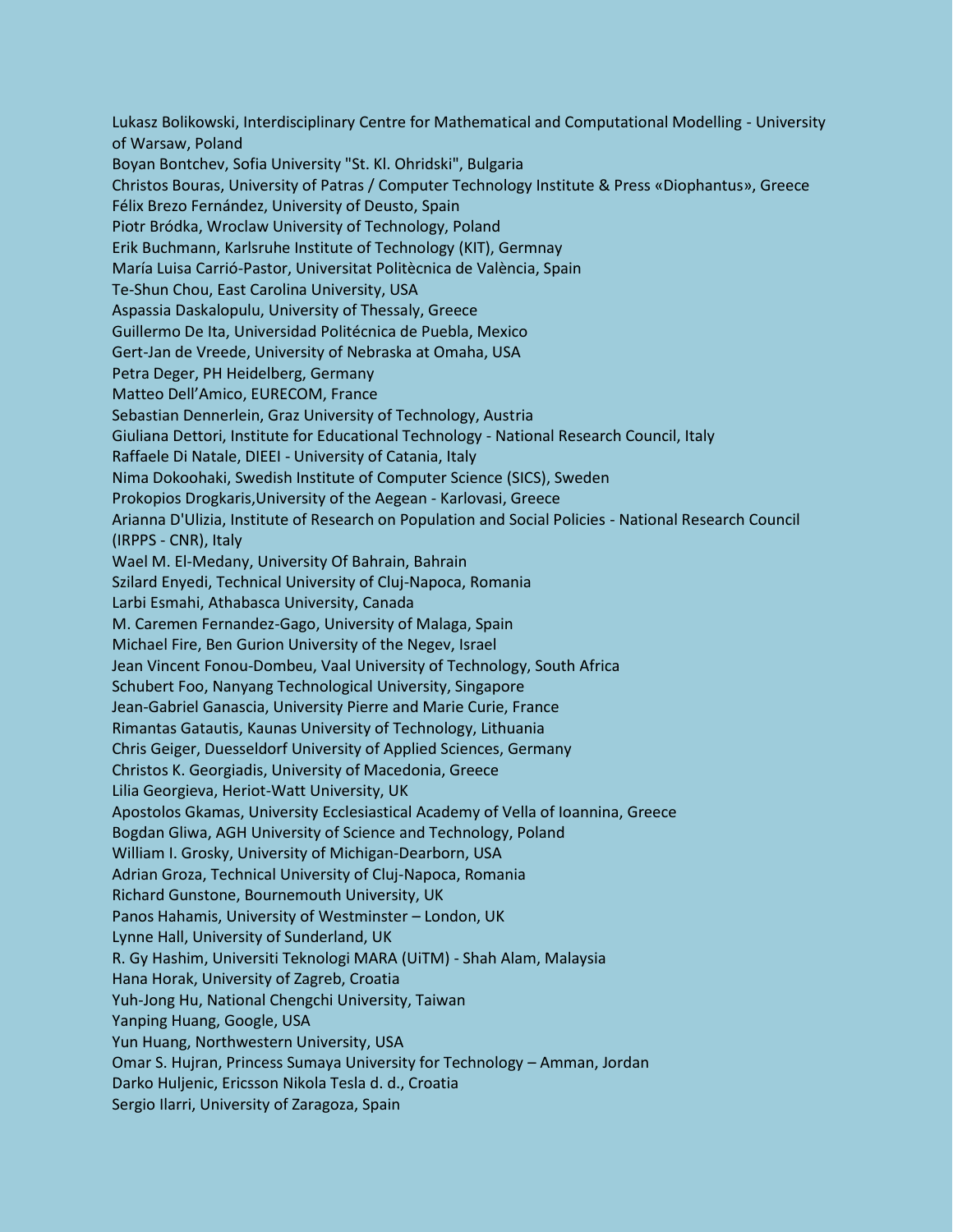Carlos E. Jiménez, IEEE Technology Management Council Spain, Spain Maria João Simões, Universidade da Beira Interior - Covilhã, Portugal Nick Jones, Bournemouth and Poole College, UK Dima Kagan, Ben Gurion University of the Negev, Israel Nina Kahnwald, University of Siegen, Germany Michail Kalogiannakis, University of Crete, Greece Georgios Kapogiannis, Coventry University, UK Charalampos Karagiannidis, University of Thessaly, Greece Jarmo Kärki, National Institute for Health and Welfare Information Structures and Classifications Unit, Finland Zinayida Kensche (Petrushyna), RWTH Aachen University, Germany Christian Kittl, evolaris next level GmbH, Germany Dave Kocsis, University of Nebraska at Omaha, USA Dimitris Kotzinos, TEI of Serres, Greece Tewart Kowalski, Stockholm University, Sweden Peter Kraker, Know-Center, Austria Dimosthenis Kyriazis, University of Piraeus, Greece Renaud Lambiotte, FUNDP - Namur, Belgium Shou-de Lin, National Taiwan University, Taiwan Xiaozhong Liu, Indiana University Bloomington, USA Xumin Liu, Rochester Institute of Technology, USA Jinhu Lu, RMIT University, Australia Sultana Lubna Alam, University of Canberra, Australia Richard Lucas, University of Canberra, Australia Paul Lukowicz, German Research Center for Artificial Intelligence (DFKI) - Kaiserslautern, Germany Lorenzo Magnani, University of Pavia, Italy Philippe Mathieu, Université Lille 1, France Radosław Michalski, Wrocław University of Technology, Poland Muhanna Muhanna, Princess Sumaya University for Technology, Jordan Darren Mundy, School of Arts and New Media / University of Hull, UK Katarzyna Musial-Gabrys, King's College London, UK Andrea Nanetti, Singapore Nanyang Technological University, Singapore / Shanghai JiaoTong University, China Federico Neri, SyNTHEMA Language & Semantic Intelligence, Italy Cuong Nguyen, University of Nebraska at Omaha, USA Michel Occello, University of Grenoble, France Tansel Ozyer, TOBB Economics and Technology University - Ankara, Turkey Tatyana Pashnyak, Bainbridge College, USA Kiriakos Patriarcheas, Hellenic Open University, Greece Fernando Pereñíguez García, University of Murcia, Spain Jürgen Pfeffer, Carnegie Mellon University, USA Mick Phythian, De Montfort University – Leicester, UK Spyros Polykalas, TEI of the Ionian Islands, Greece Elaheh Pourabbas, National Research Council - Istituto di Analisi dei Sistemi ed Informatica "Antonio Ruberti", Italy Andry Rakotonirainy, Queensland University of Technology, Australia Juwel Rana, Luleå University of Technology, Sweden Pedro Rangel Henriques, Universidade do Minho, Portugal